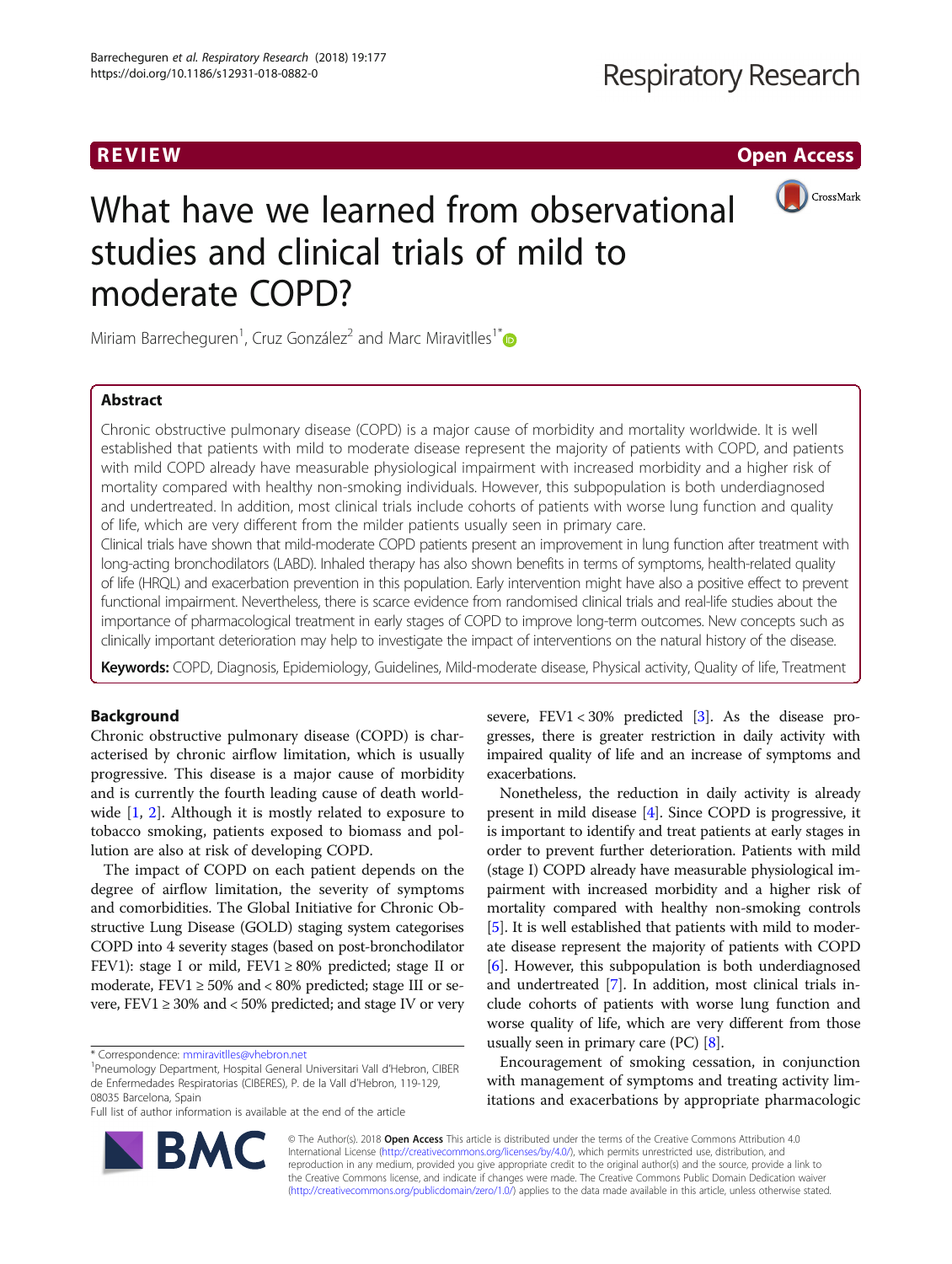and non-pharmacologic management at the earliest possible stage can positively affect the impact and progression of the disease [\[9](#page-8-0)]. In recent years, newer strategies and a growing number of new pharmacologic agents to treat COPD have also been introduced and show promise in improving the management of COPD [\[10](#page-8-0)]. New disease lung models to predict patient-specific drug deposition are also being developed in order to individualise therapy [\[11\]](#page-8-0).

The aim of this article is to review the current evidence on the epidemiology, natural history and management of mild to moderate COPD (defined as an FEV1 > 50% predicted), highlighting the importance of treatment in earlier stages of the disease to try to prevent progression.

# Epidemiology and natural history

The World Health Organization estimates that up to 328 million people around the world have COPD with a global prevalence of 1% [\[12](#page-8-0)]. This prevalence increases to 8–10% for individuals above 40 years old [\[13\]](#page-8-0). A recent systematic review aimed at estimating the prevalence of COPD across world regions among people aged 30 years or more found an overall prevalence of 10.7% in 1990, which increased to 11.7% in 2010 (14.3% in men and 7.6% in women) [\[14](#page-8-0)]. However, the prevalence of COPD varied widely among world regions, being the highest in the American region (14.1%), and the lowest in South East Asia (7.8%) [[14\]](#page-8-0). This variability might be explained by differences in exposures and environmental and genetic factors. Indeed, according to the BOLD study, conducted at 12 sites around the world ( $n = 8775$ ), the overall prevalence of COPD ranged from 11.4 to 26.1%; the prevalence of GOLD I being between 1.4– 15.5% and the prevalence of GOLD II between 5.1 and 12.4% [[6\]](#page-8-0). The Latin American Project for the Investigation of Obstructive Lung Disease (PLATINO) examined the prevalence of COPD in adults > 40 years of age and reported crude rates of GOLD stage I between 5.2 and 12.5% and GOLD II between 1.9 and 6.4% in five Latin American countries [[15](#page-8-0)]. Another systematic review estimated a pooled prevalence for GOLD I of 9.8% (95% confidence interval (CI) 5.9–15.8) and of 5.5% for GOLD II (95%CI 3.3–9.0) [\[13\]](#page-8-0).

In Europe, a systematic review by Atsou et al. [[16](#page-8-0)] found a prevalence of COPD from 2.1 to 26.1% depending on the country, the age group and the methods used, the majority being GOLD I and II.

In Spain, the IBERPOC study conducted in 1997 showed a mean prevalence of COPD of 9.1% in subjects between 40 and 69 years of age [\[17\]](#page-8-0). Ten years later, the EPI-SCAN trial estimated a prevalence of 10.2% in subjects between 40 and 80 years of age  $[18]$  $[18]$ . A sub-analysis of these studies reported an increase of patients in milder stages over time, ranging from 38.3% for mild and 39.7% for moderate in the 1997 study to 85.6% for mild and 13.0% for moderate in the 2007 study [\[19](#page-8-0)]. Despite the wide variability of the results found in these population-based studies, the majority of the patients diagnosed had mild or moderate COPD, independently of the classification criteria used (Table 1).

One of the main concerns in COPD is underdiagnosis, which is more marked in early stages of the disease. It has been estimated that 73–78% of patients with GOLD stages I-II COPD remain undiagnosed [[18](#page-8-0)]. Llordés et al.

Table 1 Prevalence of COPD GOLD I and II in some epidemiological studies of COPD

| Study                               | Country     | Prevalence (%)    |                |  |
|-------------------------------------|-------------|-------------------|----------------|--|
|                                     |             | GOLD I            | <b>GOLD II</b> |  |
| Halbert et al. [13]                 | Worldwide   | All 7.6 (6.0-9.5) |                |  |
|                                     |             | $9.8(5.9 - 15.8)$ | $5.5(3.3-9.0)$ |  |
| Buist AS, et al. (BOLD) [6]         | Guangzhou   | 5.9%              | 7.6%           |  |
|                                     | Salzburg    | 16.3%             | 9.3%           |  |
|                                     | Cape town   | 6.5%              | 14.2%          |  |
|                                     | Reykjavik   | 9.7%              | 6.7%           |  |
|                                     | Krakow      | 14.4%             | 10.3%          |  |
|                                     | Manila      | 0.9%              | 11.3%          |  |
| Menezes AM, et al. (PLATINO) [15]   | Sao Paulo   | 10.1%             | 4.6%           |  |
|                                     | Santiago    | 11%               | 4.9%           |  |
|                                     | Mexico City | 5.2%              | 1.9%           |  |
|                                     | Montevideo  | 12.5%             | 6.4%           |  |
|                                     | Caracas     | 6.4%              | 4.9%           |  |
| Miravitlles M et al. (EPISCAN) [18] | Spain       | All 10.2%         |                |  |
|                                     |             | 5.7%              | 3.9%           |  |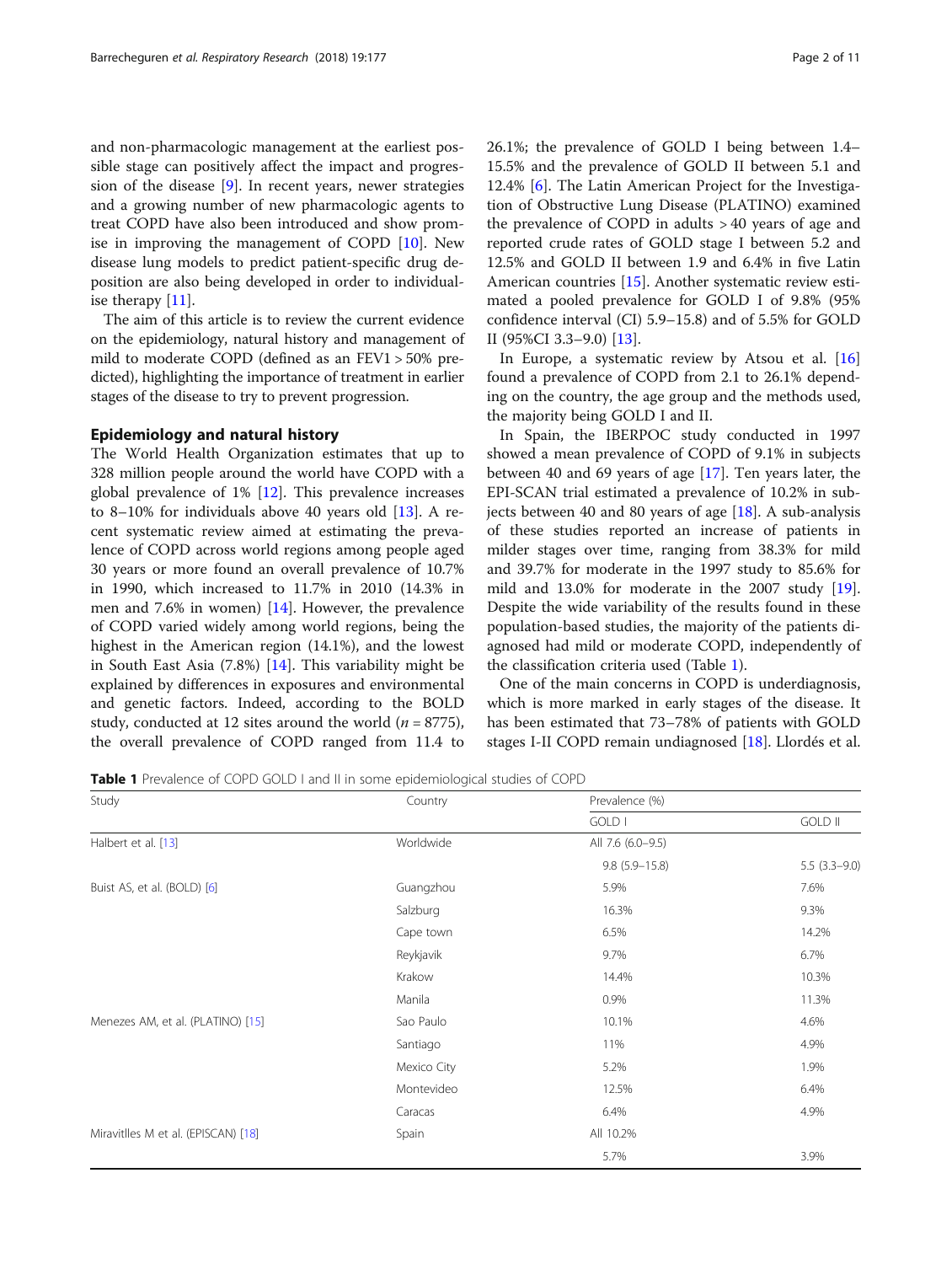carried out a study to quantify the rate of underdiagnosis and the accuracy of COPD diagnosis in PC [\[20](#page-8-0)]. The study included 1738 subjects over the age of 45 with a history of smoking and found a rate of underdiagnosis of 73%. Recently, the same group performed a case-finding study in smokers or former smokers older than 40 years and found a prevalence of COPD of 26.7%, with the majority of patients being in GOLD stages I and II (42.1 and 49.1%, respectively) [[21\]](#page-8-0). Up to 29% of patients with underdiagnosed COPD are asymptomatic [\[22\]](#page-8-0), which contributes to late detection. In addition, patients often under-recognize the significance of respiratory symptoms, or they may accept that their symptoms are caused by smoking and ignore them rather than consult. Another cause for underdiagnosis might also be a deficient active search for COPD by health care professionals [\[21\]](#page-8-0). Some of the diagnostic initiatives that have been tested to improve COPD diagnosis are early detection programs [[23\]](#page-8-0) and other tools such as the use of peak-flow meters or mini spirometers [[24](#page-8-0)], and screening questionnaires [[21](#page-8-0), [25](#page-9-0)].

In contrast to underdiagnosis, the definition of COPD based on FEV1/FVC instead of lower limit of normality (LLN) might lead to the overdiagnosis of mild COPD in individuals older than 65 years old [\[26](#page-9-0)].

The natural history of COPD is usually described by the rate of decline in lung function. The rate of decline in FEV1 in GOLD stages I-II is faster than in patients with stages III-IV [\[27](#page-9-0)–[29\]](#page-9-0). Recently, in a cohort of smokers and ex-smokers, the COPD Gene group showed that functional alteration of the small airways measured by computerized tomography was significantly associated with a decline of FEV1, particularly in mild to moderate stages of the disease, and this association was also evident even before the detection of obstruction in the spirometry [[30\]](#page-9-0).

Exacerbations have a negative impact on the natural history of COPD, and their presence has been associated with a faster decline of FEV1, in particular in GOLD stagesI and II [\[31\]](#page-9-0), in which the effect of each exacerbation on rate of FEV1 decline has been estimated to be − 23 ml/year in GOLD 1 and − 10 ml/year in GOLD 2 for any exacerbation, increasing up to -87 ml/year and -20 ml/year for GOLD 1 and 2 respectively for each severe exacerbation. Frequent exacerbators also have a worse quality of life and an increased risk of death [\[32](#page-9-0)–[34](#page-9-0)]. Thus, the prevention of exacerbations should be a target for every COPD patient, irrespective of the severity of the disease.

## Symptoms, quality of life and physical activity

COPD is defined by the presence of chronic respiratory symptoms, among which exertional dyspnoea, cough and sputum production are the most frequent [\[35](#page-9-0)]. Although more severe patients present a higher intensity of symptoms, there is not always a clear relationship between the degree of airflow obstruction and the presence and impact of respiratory symptoms in a patient with COPD [[35,](#page-9-0) [36\]](#page-9-0). The observational study ASSESS characterised the symptoms of COPD during 24 h and assessed their relationship with patient-reported outcomes [\[37](#page-9-0)]. The analysis showed that the frequency of symptom occurrence was high for any degree of bronchial obstruction, with a prevalence of symptoms in GOLD stages I-II of 84–88%.

The presence of respiratory symptoms in patients with early COPD may modify long-term FEV1 decline and health-related quality of life. Symptomatic subjects with GOLD I COPD have a more rapid long-term decline in lung function than asymptomatic subjects [[38,](#page-9-0) [39\]](#page-9-0).

Despite referring fewer symptoms, mild COPD patients present exercise limitation that leads to changes in lifestyle and deconditioning, with an increasing burden of the disease beyond the degree of airflow obstruction. Indeed, around two thirds of GOLD stage II patients may have significant lung hyperinflation [[40\]](#page-9-0). This hyperinflation is manifested as exertional dyspnoea, and furthermore, dyspnoea significantly contributes to a worse quality of life due to the high impact on their daily activities [\[41](#page-9-0)]. Even mild patients may have severe dyspnoea; a study carried out in 5299 subjects found that 7.5 and 18.3% of subjects with GOLD stages I and II, respectively, had a Medical Research Council (MRC) score  $\geq$  3 [[42](#page-9-0)]. Similarly, a large European observational study conducted in 1817 patients in PC showed a high prevalence of symptoms in GOLD II patients (cough 76.6%, sputum 64.1%, and dyspnoea 67.3%). Moreover, 31% had a MRC dyspnoea grade  $\geq$  3. [[43](#page-9-0)]. In a recent analysis carried out in 49,438 COPD patients, 50.2% were GOLD stage II, and 37.1% had a MRC dyspnoea  $grade \geq 3$ , demonstrating that significant dyspnoea can be present in early stages of the disease [[44](#page-9-0)]. In addition to being the most frequent symptom, dyspnoea has proven to be a better predictor of death at 5 years than airway obstruction in patients with COPD [[45\]](#page-9-0).

Concerning quality of life, the study by Jones et al. [[43\]](#page-9-0) using the St. George's Respiratory Questionnaire [SGRQ] and the 12-Item Short Form Survey [SF-12] demonstrated that GOLD I and II patients had an impaired quality of life compared with healthy individuals. These results are similar to those obtained in the EPI-SCAN study, which observed a significant impairment of health-related quality of life in all severities of COPD, even GOLD I and II and undiagnosed COPD patients [\[18](#page-8-0)].

Physical activity significantly deteriorates in patients with COPD as the disease progresses  $[46]$  $[46]$ , and the reduction in physical activity is one of the best predictors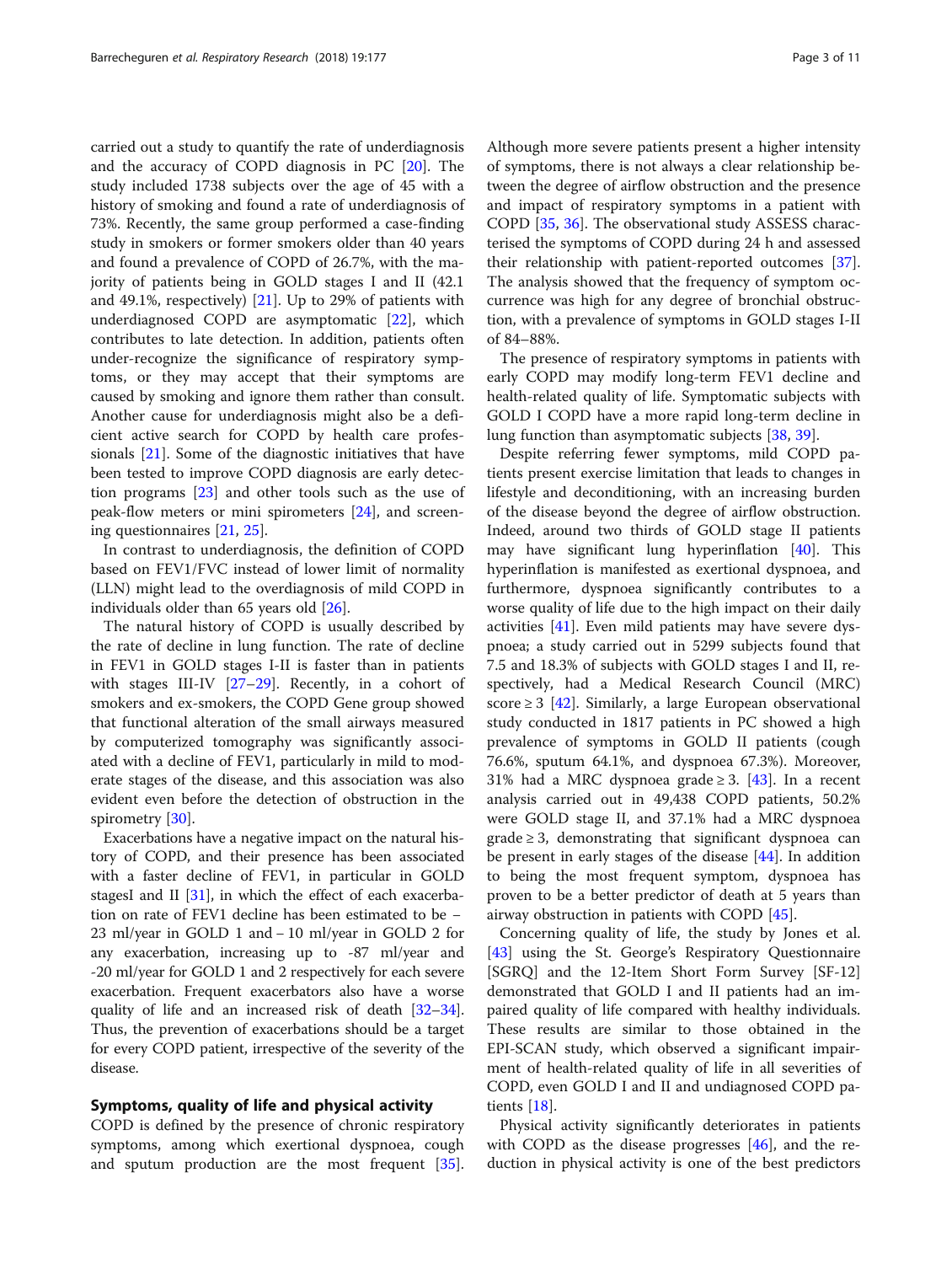for COPD survival [\[47](#page-9-0)]. In addition, physical inactivity is strongly associated with the presence of comorbidities [[48\]](#page-9-0). In contrast, regular physical activity reduces hospitalisation and the risk of death in COPD [[49\]](#page-9-0). However, even in early stages of the disease, most patients with COPD spend less time walking (and walking more slowly) and standing, and more time sitting and lying compared with sedentary healthy elderly subjects [\[50](#page-9-0)].

# Treatment of mild to moderate COPD

The main objectives for the treatment of COPD are the reduction of symptoms, the reduction of frequency and severity of the exacerbations and the improvement of prognosis [[3](#page-8-0), [51](#page-9-0)]. Non-pharmacological treatment, especially smoking cessation, is essential for every COPD patient and ha sproven to be the most efficient and cost-effective therapeutic strategy [[3,](#page-8-0) [51\]](#page-9-0). Smoking cessation slows the loss of lung function and improves survival. Indeed, the benefits may be more evident in milder patients than in individuals with a more established disease [[52](#page-9-0)]. Psychotherapy might be beneficial in addition to exercise and medication. Other non-pharmacological approaches include regular physical activity, an adequate nutrition status, management of comorbidities, and vaccination against pneumococcal and influenza viruses is also recommended for all patients. Pulmonary rehabilitation has shown to improve symptoms, exercise tolerance and health-related quality of life, and to reduce the risk of morbidity from acute exacerbations of COPD [\[53](#page-9-0)]. Both a meta-analysis and a systematic review concluded that patients with mild to moderate COPD also benefit from short- and long-term rehabilitation [[54](#page-9-0), [55\]](#page-9-0). Hence, considering the benefits of physical activity, patients with COPD should be encouraged to increase their level of exercise from early stages.

# Real-life experience of treatment of mild-moderate COPD

Mild COPD patients are frequently followed in a PC setting, and they are usually not included in randomised controlled trials (RCT) [\[8\]](#page-8-0), therefore, database studies could provide interesting data on the management of these subjects. An analysis of real-life prescribing patterns in primary care in the UK described the treatment of 24,957 COPD patients among which half were GOLD II [\[56\]](#page-9-0). Up to 17.7% did not receive any treatment for their disease, and 14% were treated only with short-acting β-agonists (SABA) despite being symptomatic. In fact, two thirds of the untreated patients referred a COPD Assessment Test (CAT) score > 10, while 22.7% had a modified MRC  $\geq$  2, consistent with highly symptomatic disease. Moreover, a high percentage of treated patients remained symptomatic: 36.6% of patients had a modified MRC  $\geq$  2, and 76.4% had a CAT score  $\geq$  10 with their current treatment regimen.

In a similar study that included 7881 newly diagnosed COPD patients in PC, 54.3% had GOLD stage II at the time of diagnosis. Initially, 37.9% were treated only with short-acting bronchodilators (SABD) or did not receive any inhaled treatment, while only one third of the patients were prescribed a long-acting bronchodilator (LABD), alone or in combination with inhaled corticosteroids (ICS) [\[57](#page-9-0)]. Raluy-Callado et al. [[58\]](#page-9-0) described the treatment patterns in a population of prevalent and incident COPD patients, of whom 53.5 and 61% were GOLD stage II, respectively. The authors found that almost half of the incident patients with FEV1 > 50% and infrequent exacerbations were prescribed monotherapy, being SABD the most frequent (29.3%) [\[58](#page-9-0)]. Similar results have been observed in other countries. In Catalonia (Spain), a recent study showed that 55.2% of the patients diagnosed in PC had GOLD stage II COPD. After the diagnosis of the disease, GOLD II patients frequently remained untreated (28.1%) or were treated only with a SABD (18.5%) [[59\]](#page-9-0).

The reasons for undertreatment are varied. COPD patients often do not seek medical help until the symptoms interfere with their daily life, and asymptomatic patients are also less likely to be identified and to receive treatment. In addition, some patients tend to reduce their physical activity even at early stages of the disease, which might help to minimize symptom perception. Moreover, mild COPD patients are more likely to experience unreported exacerbations [\[60](#page-9-0)], which may contribute to an underestimation of the impact of COPD. Another possible reason for undertreatment is a lack of awareness of guideline recommendations.

# Clinical trials of pharmacological treatment of mild to moderate COPD

Clinical trials usually include patients with moderate or severe COPD; hence, the data available on the benefits of inhaled treatment in mild COPD patients are limited. This is in contrast with the distribution of severity in a real-life setting, with up to 50% of the COPD patients controlled in PC being GOLD stage II [\[16](#page-8-0), [59](#page-9-0)]. However, there is some evidence of the efficacy of treatments in GOLD stage II COPD patients derived from studies on mild-moderate COPD and subgroup analysis of RCTs (Table [2\)](#page-4-0).

The effects of the treatments are measured by different outcomes: lung function, dyspnoea, quality of life and exacerbations. In terms of lung function, in a 12-week placebo-controlled study conducted in Germany, treatment with tiotropium showed a significant increase of trough FEV1 (+ 79 ml), which was even more pronounced in COPD patients with a FEV1 between 50 and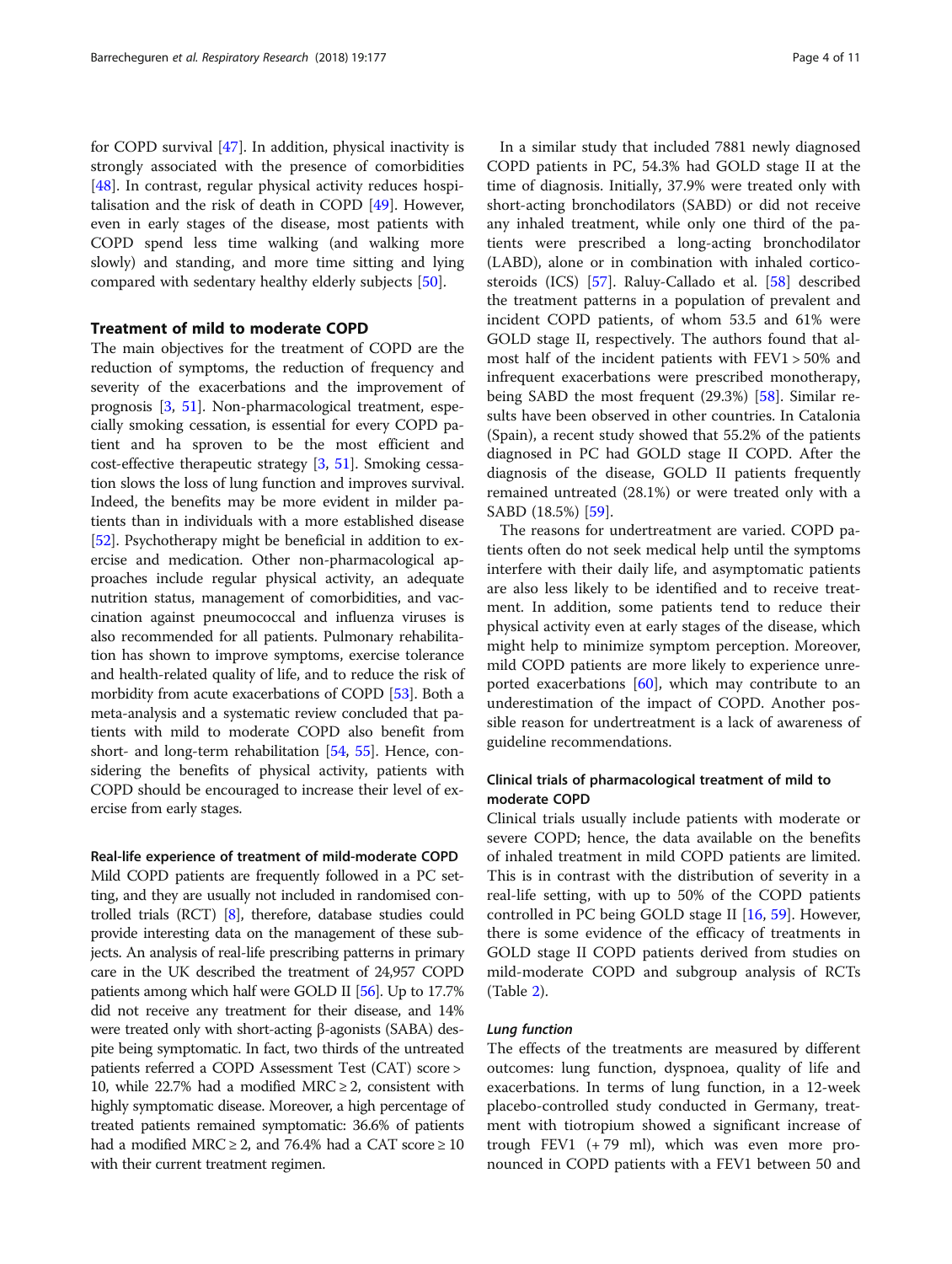| Study                                       | Treatment                                                                 | GOLD stage<br>Il patients (n)       | Results                                                                                                                                              |
|---------------------------------------------|---------------------------------------------------------------------------|-------------------------------------|------------------------------------------------------------------------------------------------------------------------------------------------------|
| Decramer M, et al.<br>UPLIFT study [66]     | Tiotropium vs. placebo                                                    | 2739                                | - Lower rate of decline of mean<br>postbronchodilator FEV1<br>- improvement in the SGRQ<br>- increase in the time to first<br>exacerbation           |
| Beeh KM, et al. [61]                        | Tiotropium vs. placebo                                                    | 586                                 | - increment in trough FEV1                                                                                                                           |
| Duser D, et al.<br>Mistral study [68]       | Tiotropium vs. placebo                                                    | 426                                 | - reduction in the number of<br>exacerbations                                                                                                        |
| Freeman D, et al.<br>SPRUCE study [62]      | Tiotropium                                                                | 185                                 | - improvement in trough FEV1<br>- reduction in the number of<br>exacerbations                                                                        |
| Singh D, et al.<br>OTEMTO study [64]        | Tiotropium/olodaterol vs. tiotropium or placebo 1042                      |                                     | - improvement in the trough FEV1<br>- improvement in symptoms<br>and the SGRQ                                                                        |
|                                             | Vincken W, et al. [88] Tiotropium vs. ipratropium                         | 535                                 | - improvement in trough FEV1<br>- improvement in PEFR, salbutamol<br>use, TDI, and SGRQ<br>- reduction in the number of<br>exacerbations             |
| Casburi R, et al. [89]                      | Tiotropium vs. placebo                                                    | 921                                 | - improvement in trough FEV1<br>- reduction in dyspnoea<br>- improvement in health status scores<br>- reduction in the number of<br>exacerbations    |
| Jenkins C, et al.<br>TORCH study [63]       | SFC vs. placebo                                                           | 2156                                | - reduction in the risk of death<br>- improvements in FEV1<br>- reduction in the annual rate<br>of exacerbations                                     |
| Jones PW, et al.<br>ISOLDE study [90]       | Fluticasone propionate vs. placebo                                        | 391 (mild)<br>359 (moderate-severe) | - reduction in the number of<br>exacerbations (less in mild disease)                                                                                 |
| Vestbo J, et al.<br>SUMMIT study [77]       | Fluticasone fuorate vs. placebo<br>vs. vilanterol vs. combination therapy | 4135 vs 4121 vs 4118                | - reduction in the rate of decline in FEV1<br>- reduction in the rate of<br>moderate and severe exacerbation                                         |
| Vogelmeier CF, et al.<br>CRYSTAL study [65] | Indacaterol/glycopyrronium vs.<br>LABA/ICS vs. LABA or LAMA               | 811 vs. 269<br>811 vs. 268          | - greater improvement on trough FEV1<br>- greater improvement in dyspnoea<br>- greater improvement in health status<br>- lower rescue medication use |
| Wedzicha JA,<br>et al. [69]<br>$F = 14.6$   | Indacaterol/glycopyrronium vs. SFC                                        | 1680 vs. 1682<br>ADA                | - superiority in reducing annual rate of exacerbations<br>- longer time to the first exacerbation<br>1.44441<br>$n = n$                              |

<span id="page-4-0"></span>Table 2 Results in GOLD stage II COPD patients in randomised clinical trials

FEV1 forced expiratory volume in one second, ICS inhaled corticosteroids, LABA long-acting β2-agonist, LAMA long-acting muscarinic antagonist, PEFR peak expiratory flow rate, SFC inhaled salmeterol plus fluticasone propionate, SGRQ St George's Respiratory Questionnaire, TDI transition dyspnoea index

70% (trough FEV1 + 113 ml) [[61\]](#page-9-0). In a PC setting, GOLD I and II patients also showed a trend to improving trough FEV1 with tiotropium compared with placebo after 12 weeks [effect size 40 ml (95%CI -30, 100)] [\[62](#page-9-0)].

The efficacy of the inhaled salmeterol/fluticasone combination (SFC) in patients with mild COPD is limited. A post hoc analysis of the TORCH study, which included 2156 subjects with FEV1 > 50% showed an increase in FEV1 in GOLD II patients treated with 101 ml of SFC compared with placebo [\[63](#page-9-0)].

The combination of a long-acting antimuscarinic agent (LAMA) and a long-acting beta-2 agonist (LABA) (tiotropium/olodaterol) has also shown to improve trough FEV1 compared to placebo (149 ml versus − 10 ml, respectively) in GOLD stage II patients [[64\]](#page-9-0). In the CRYSTAL study, which included 2160 patients with moderate COPD, the effect of the LABA/LAMA indacaterol/glycopyrronium was superior to LABA/ICS in trough FEV1 at week 12 (treatment difference + 71 ml) and to LABA or LAMA monotherapies (difference + 101 ml) [\[65](#page-9-0)].

Inhaled therapy has also shown benefits in GOLD II patients in terms of symptoms. Treatment with tiotropium/olodaterol improved dyspnoea measured by the Transition Dyspnea Index (TDI) compared to placebo (1.67versus 0.39) [[64](#page-9-0)]. The CRYSTAL study also showed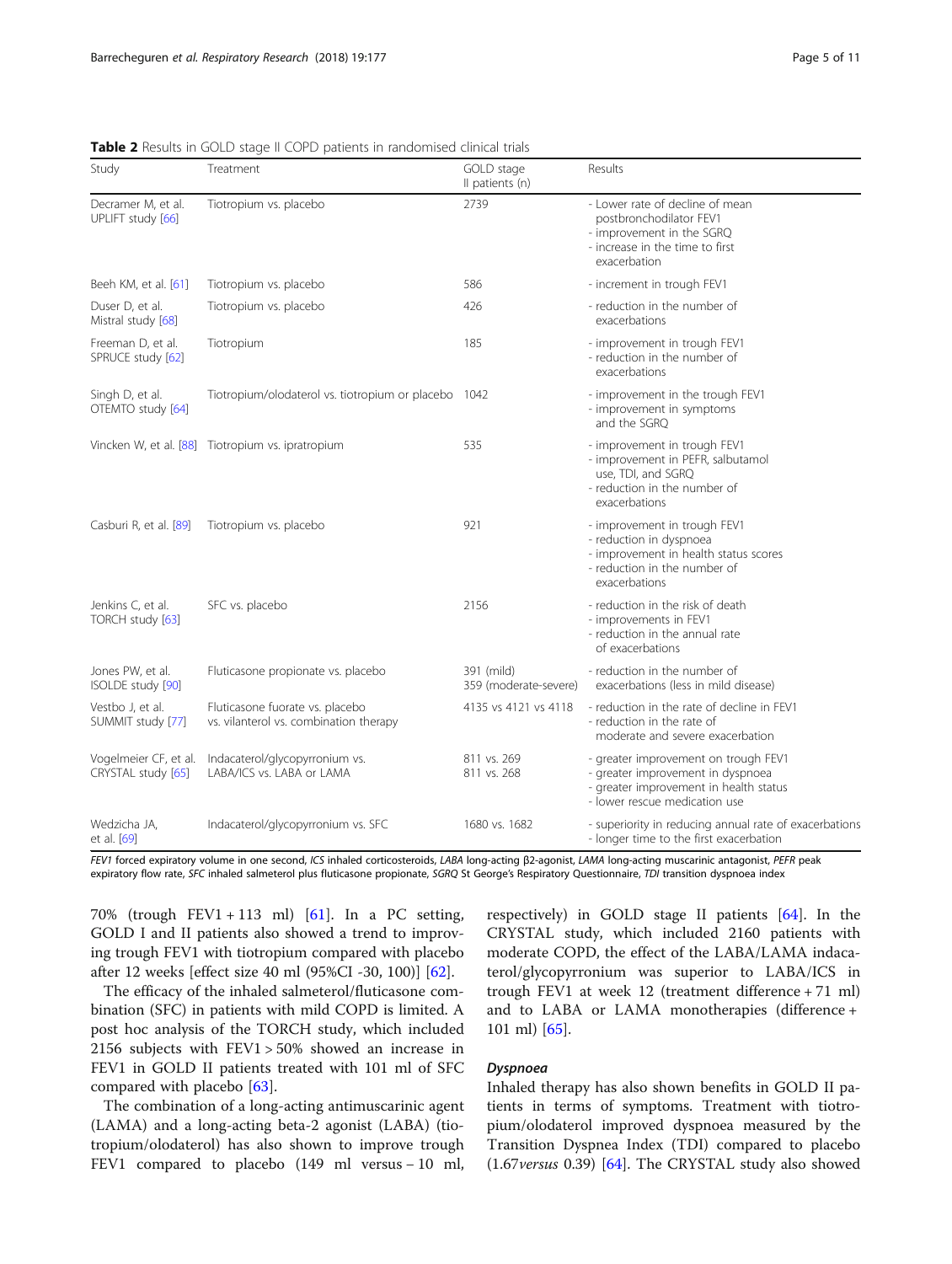superior improvement in the total TDI score with indacaterol/glycopyrronium versus LABA/ICS (difference 1.10 units) and versus LABA or LAMA (difference 1.26 units) in GOLD stage II COPD patients [[65](#page-9-0)].

Regarding quality of life, in the UPLIFT study, the authors observed an improvement in health status measured by the SGRQ at all time points in the tiotropium group ( $p \leq$ 0.006 for all time points) [\[66\]](#page-9-0). In the TORCH study, GOLD II COPD patients also experienced a better health status when treated with SFC in comparison with placebo (change in the  $SGRQ - 2.3$ ), although the minimal clinically important difference was not reached [\[67\]](#page-9-0). The combination of tiotropium/olodaterol showed a greater improvement, with a change from baseline in the SGRQ score of −4.7 compared with −2.2 in the tiotropium arm, and − 0.7 in the placebo arm in GOLD II patients [\[64](#page-9-0)].

# Exacerbations

The effects of treatment on exacerbation prevention in moderate COPD have been demonstrated in several studies. Tiotropium has shown to prevent exacerbations in patients with less severe COPD. In the MISTRAL study, the number of exacerbations in the subgroup of patients with a FEV1  $\geq$  50% was lower for those receiving tiotropium compared to placebo (1.21 versus 1.97, respectively;  $p < 0.01$ ) [\[68](#page-9-0)]. The UPLIFT study also showed that the time to the first exacerbation and the time to exacerbation resulting in hospital admission were longer in the tiotropium group than in the control group in the GOLD II subgroup (hazard ratio 0.82, 95% CI 0.75–0.90, and 0.74, 0.62–0.88, respectively)  $[66]$  $[66]$  $[66]$ . In PC, patients with FEV1 > 50% that received tiotropium in addition to their usual treatment were less likely to have  $\geq 1$  exacerbation during follow-up compared to the placebo group (6.8% versus 16.8%) [\[62\]](#page-9-0).

Treatment with SFC has also demonstrated to reduce the annual rate of exacerbations by 31% in GOLD stage II COPD patients compared with placebo (mean of 0.57/year versus 0.82/year, respectively) [\[68\]](#page-9-0). The combination LABA/LAMA is also effective in reducing exacerbations. In fact, the superiority of indacaterol/glycopyrronium over monotherapies and LABA/ICS was demonstrated in several phase III clinical trials, including the FLAME study, which showed that this combination was superior to SFC in reducing the annual rate of exacerbations, although in patients with moderate COPD the difference did not reach significance, probably due to an insufficient sample size of patients with this level of severity (HR 0.93 (0.82–1.06)) [\[69](#page-9-0)].

These studies suggest that in general, treatment of mild to moderate COPD should be started with one or a combination of two LABD. The only exception would be asthma-COPD overlap (ACO) patients, who usually have

more respiratory symptoms, but especially a better response to ICS [[70](#page-10-0)].

# Impact of early treatment on the natural history of COPD

Since the decline in lung function is faster in early stages of the disease, early intervention is required to prevent functional impairment [\[71](#page-10-0)]. However, there are only a few large-scale clinical trials on long-term interventions in patients in early stages of COPD. The Lung Health Study, carried out in 3926 smokers with mild to moderate airway obstruction for a period of 5 years showed that participants who stopped smoking experienced an improvement in FEV1 in the year after quitting (average of 47 ml or 2%), and that the subsequent rate of decline in FEV1 among sustained quitters was half the rate of that of continuing smokers (31 ml versus 62 ml, respectively), and comparable to that of never-smokers [[72\]](#page-10-0). A post hoc analysis of the UP-LIFT study that included only GOLD II patients observed that the rate of decline for postbronchodilator FEV1 was lower in the tiotropium group than in the control group (43 ml per year [SE 2] vs. 49 ml per year [SE 2],  $p = 0.024$ ) [[66\]](#page-9-0). Another sub-analysis from UPLIFT assessed the efficacy of treatment with tiotropium in patients without previous maintenance treatment (naïve patients) and included a majority of GOLD II (60%). The annual FEV1 decline was slower in the tiotropium group (35 ml (SD 3) in the tioptropium arm vs. 45 ml (SD 4) in the placebo arm) [\[73](#page-10-0)].

More recently, in a randomised placebo-controlled trial which included 841 mild to moderate COPD patients, Zhou et al. [[74\]](#page-10-0) observed that the annual FEV1 decline in early stage COPD was lower in patients treated with tiotropium (29 ml  $\pm$ 5) than in the placebo group (51 ml  $\pm$  6; difference 22 ml (95% CI 6 to 37). In the TORCH study, SFC also showed a reduction in the rate of decline in FEV1 versus placebo in the GOLD II group (difference 16 ml/year, 95% CI: 0, 32) [[63](#page-9-0)]. These results were confirmed in the SUMMIT study, in which GOLD II patients also had a lower rate of decline in FEV1 in the fluticasone furoate/vilanterol arm compared to placebo (38 ml (2.4) vs. -46 ml (2.5) respectively,  $p = 0.019$  [\[75\]](#page-10-0). These results should be considered in the context of both studies failing to reach their primary outcome of mortality (Table [3\)](#page-6-0).

With regard to mortality, the TORCH study showed a 33% reduction in the risk of death in GOLD stage II COPD patients (HR 0.67; 95% CI: 0.45, 0.98) with SFC compared with placebo [\[63](#page-9-0)]. In UPLIFT, there was a non significant reduction in mortality with tiotropium compared to placebo (hazard ratio [HR], 0.89; 95% CI, 0.79 to 1.02,  $p = 0.09$  [\[76](#page-10-0)]. More recently, treatment with fluticasone furoate/vilanterol showed no effect on mortality in COPD patients with FEV1 > 50% and cardiovascular risk (HR 0·88 [95% CI 0·74–1·04]; 12% relative reduction;  $p = 0.137$  [\[77](#page-10-0)].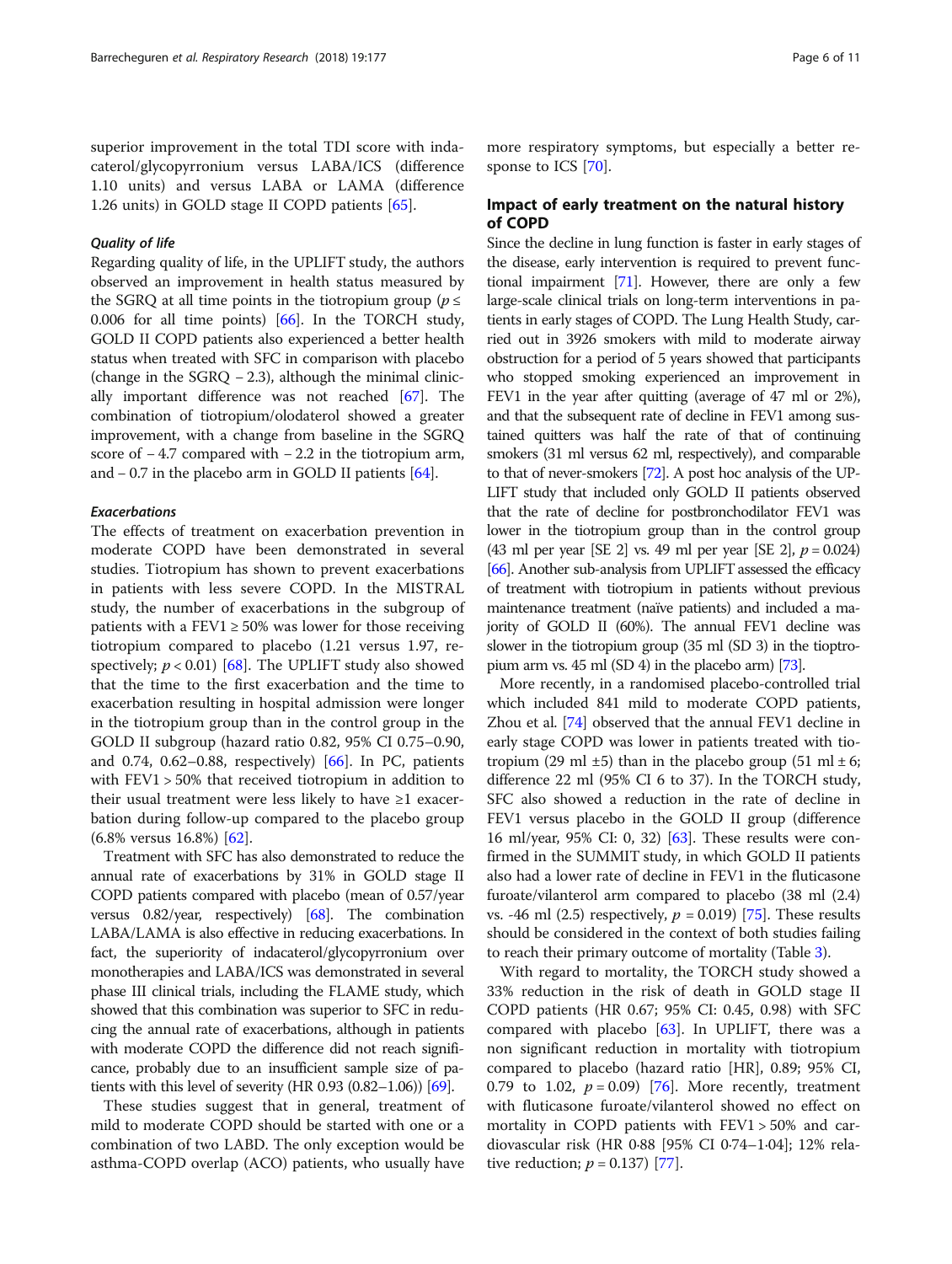<span id="page-6-0"></span>Table 3 Impact of early pharmacological treatment on rate of FEV1 decline

| Study                      | Participants      | Follow-up       | Intervention           | Outcome                                                                              |
|----------------------------|-------------------|-----------------|------------------------|--------------------------------------------------------------------------------------|
| Scanlon PD et al. [72]     | 3926 smokers      | 5 years         | Quitting smoking       | Improvement in FEV1 (47 ml or 2%)                                                    |
| Decreamer M, et al. [66]   | 2375 GOLD II      | 4 years         | Tiotropium vs. placebo | Reduction in rate of FEV1 decline<br>(43 ml/year vs. 49 ml/year, $p = 0.024$ )       |
| Troosters T et al. [73]    | 120 GOI D II      | 4 years         | Tiotropium vs. placebo | Reduction in rate of FFV1 decline<br>$(35 \text{ ml vs. } 45 \text{ ml})$            |
| Zhou Y et al. [74]         | 841 GOLD I and II | 2 years         | Tiotropium vs. placebo | Reduction in rate of FEV1 decline<br>(29 ml vs. 51 ml)                               |
| Jenkins CR et al. [63]     | 2156 GOLD II      | 3 years         | SFC vs. placebo        | Reduction in rate of FFV1 decline<br>(difference 16 ml/year, 95% CI 0,32)            |
| Calverley PMA, et al. [75] | 6981 GOLD II      | 15 to 44 months | SFC vs. placebo        | Reduction in rate of FFV1 decline<br>$(38 \text{ ml vs } -46 \text{ ml}, p = 0.019)$ |

FEV1 forced expiratory volume in one second, SFC salmeterol/fluticasone fixed dose combination

# Deterioration prevention

Improvement of clinical and/or spirometric parameters are the endpoints routinely assessed to evaluate the effects of treatments in COPD in most RCTs. However, many patients do not improve and suffer progressive deterioration of their disease. Taking into account that deterioration of lung function, exacerbation frequency, and health status are important parameters to reflect the impact of treatment on COPD management [[32,](#page-9-0) [78](#page-10-0)–[81](#page-10-0)], the evaluation of composite endpoints may be more sensitive than individual measures to the effects of therapeutic interventions. One of the proposed composite endpoints is the so-called clinically important deterioration (CID). This endpoint allows assessing the rate of deterioration of lung function, exacerbation rate and/or health status of the patient and evaluates the effects of treatment. In addition, this composite endpoint is consistent with the current GOLD strategy, which recommends that lung function, COPD exacerbation risk, and health status are considered when assessing disease progression and severity [\[3](#page-8-0)].

A post hoc pooled analysis of three RCTs assessed short-term CID in maintenance-naïve patients with COPD receiving the combination of umeclidinium and vilanterol(LAMA/LABA) compared with tiotropium for 6 months [[82\]](#page-10-0).The results showed that early use of dual-bronchodilator therapy has superior efficacy in lung function and may reduce the risk of short-term CID compared to monotherapy in symptomatic patients with COPD [[82\]](#page-10-0).

Another analysis described the effect of the combination of another LAMA/LABA, indacaterol/glycopirronium versus both tiotropium or SFC on the prevention of CID using patient data from three large phase 3 RCTs [[83\]](#page-10-0). The study used two different definitions for CID: definition 1 was a composite of ≥100 ml decrease in FEV1, a ≥ 4-unit increase in SGRQ, and a moderate to severe COPD exacerbation, while for definition 2, the FEV1 component was replaced by  $a \ge 1$ -unit decrease in the TDI. This analysis confirmed the utility of the CID endpoint as a measurement of COPD worsening in patients with moderate to severe COPD and using this endpoint the analysis showed that the combination of indacaterol/glycopyrronium offers significant benefits over treatment with a LAMA or a LABA/ICS both in terms of the incidence and time to CID.

Another post hoc analysis evaluated CID using data from two randomised phase III studies that assessed the efficacy and safety of the combination of aclidinium/formoterol in patients with COPD [[84\]](#page-10-0). The results demonstrated that this combination reduced the risk of a first CID, providing greater airway stability, and therefore, fewer deteriorations in lung function, dyspnoea, risk of exacerbations, and health status compared with placebo or monotherapies.

## Current treatment guidelines

A recent review of COPD treatment guidelines published in Europe and Russia in the last 7 years found that although there were differences in some recommended treatments, there was a general agreement on treatment goals and the use of LABD as the cornerstone of COPD treatment [[85\]](#page-10-0).

The GOLD strategy establishes pharmacologic treatment algorithms by groups of different risk and intensity of symptoms. For patients in GOLD group A (low risk and low symptom burden), a bronchodilator should be offered to reduce breathlessness. For patients in GOLD group B (low risk and high symptom burden), the preferred initial therapy should be a LABD. If the symptoms persist, therapy with two bronchodilators may be considered [[3](#page-8-0)].

The National Institute for Health and Care Excellence (NICE) guidelines updated in 2010 recommended that patients with FEV1 > 50% predicted with exacerbations or persistent airflow obstruction should be offered LABDs, and in the case of persistence of symptoms, patients should receive either LABA/ICS or LAMA/LABA [[86](#page-10-0)].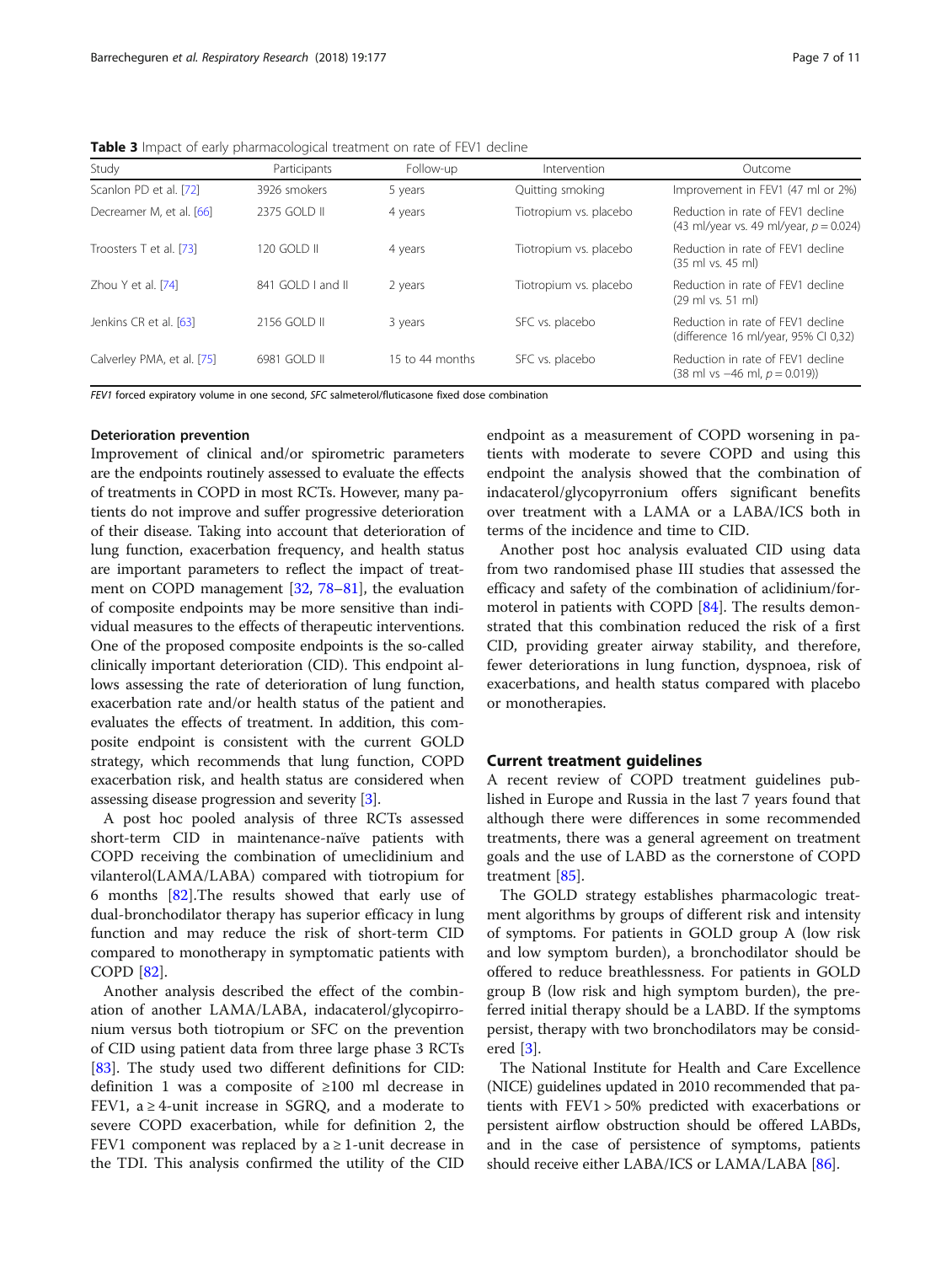The Spanish COPD guidelines (GesEPOC) were developed based on risk stratification and clinical phenotypes [[51\]](#page-9-0). They use an easy risk classification (low or high risk) based on lung function, dyspnoea grade, and history of exacerbations. The four clinical phenotypes identified were: non-exacerbator, ACO, exacerbator with emphysema, and exacerbator with chronic bronchitis. However, they only recommend the determination of clinical phenotype in high-risk patients. Pharmacological recommendations for low-risk patients consist of LABD without any type of anti-inflammatory treatment, and the initial treatment for most high risk patients consists of LAMA/LABA [\[51\]](#page-9-0).

The newest position statement of the Canadian Thoracic Society in COPD gives more weight to symptoms and exacerbations when it comes to increasing or decreasing therapy. In symptomatic patients with stable COPD without frequent exacerbations, treatment should be started with a LABD, and if experiencing persistent or increased dyspnoea, exercise intolerance, and/or reduced health status despite the use of monotherapy, patients should be considered for "step up" treatment with a LAMA/LABA. In patients with stable COPD experiencing exacerbations despite the use of LAMA or LABA monotherapy, "step up" treatment with inhaled LAMA/ LABA should be considered. If a patient is still experiencing exacerbations despite the use of LAMA/LABA, "step up" treatment with LAMA plus LABA/ICS can be considered. Since inhaled triple or dual therapy may not prove to be superior in every patient, the notion of "step down" treatment may be a consideration in some

patients. For patients with suspected ACO, a combination of LABA/ICS is recommended [[87](#page-10-0)]. Figure 1 presents a treatment algorithm for mild-moderate COPD patients.

# Conclusions

Although patients with mild to moderate disease represent the majority of patients with COPD, most studies and in particular RCTs are focused on severe COPD patients. Moreover, mild to moderate patients tend to be underdiagnosed and undertreated, affecting their prognosis and quality of life. Since COPD is progressive, it is important to identify and treat patients at early stages in order to prevent further deterioration, even more considering that patients with mild COPD already have measurable physiological impairment that leads to changes in lifestyle and deconditioning.

Smoking cessation, management of symptoms and treating activity limitations and exacerbations by appropriate pharmacologic and non-pharmacologic management at the earliest possible stage could positively affect the impact and progression of the disease, symptoms, exacerbations, and quality of life. These benefits may be more evident in milder patients than in COPD individuals with a more established disease. Non-pharmacological management includes regular physical activity, pulmonary rehabilitation, an adequate nutrition status, and management of comorbidities, and vaccination against pneumococcal and influenza viruses is also recommended for all patients. On the other hand, early treatment with one LABD or the combination of two bronchodilators has shown to produce a slightly greater

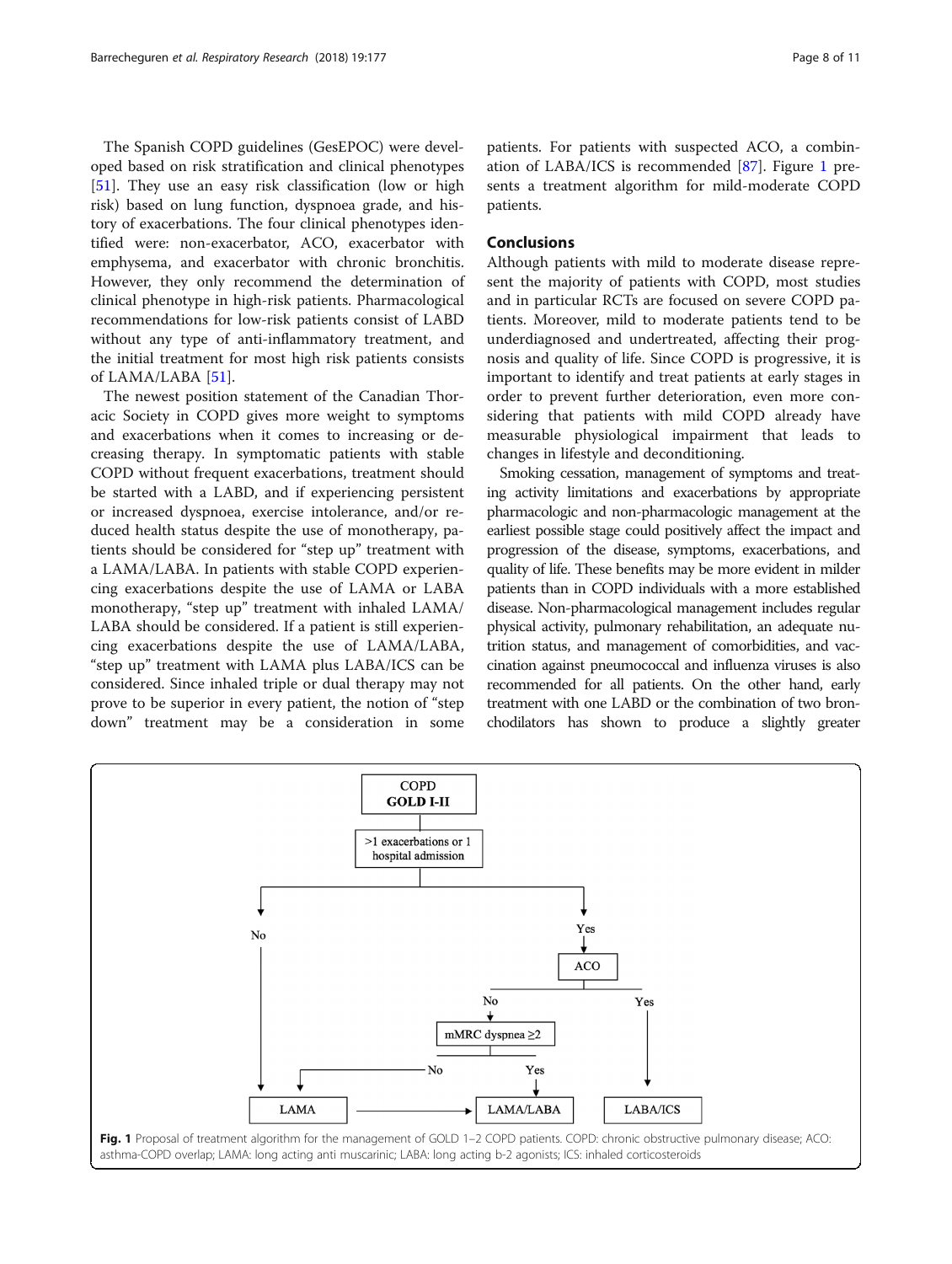<span id="page-8-0"></span>improvement in lung function in patients with GOLD stage II than in those with more advanced stages of COPD, and this improvement was associated with an improvement of symptoms, health-related quality of life and a reduction in the risk of exacerbations.

New studies suggest that early treatment with dual bronchodilators may prevent disease deterioration, but this interesting concept should be tested in large clinical trials specifically designed for this objective.

### Abbreviations

CAT: COPD Assessment Test; CID: Clinically important deterioration; COPD: Chronic obstructive pulmonary disease; FEV1: Forced expiratory volume in the first second; GOLD: Global Initiative for Chronic Obstructive Lung Disease; ICS: Inhaled corticosteroids; LABA: Long-acting β-2 agonist; LABD: Long-acting bronchodilator; LAMA: Long-acting antimuscarinic agent; MRC: Medical Research Council; PC: Primary care; RCT: Randomised clinical trial; SABA: Short-acting β-agonists; SABD: Short-acting bronchodilators; SF-12: 12-item short form survey; SFC: Salmeterol/fluticasone combination; SGRQ: St. George's Respiratory Questionnaire; TDI: Transition dyspnoea index

#### Acknowledgements

Miriam Barrecheguren is the recipient of a Rio Hortega contract in the 2017 Strategic Action Health Call from the Instituto de Salud Carlos III for the years 2018-2019.

### Funding

This work has been funded by an unrestricted grant from Laboratorios Esteve S.A. (Barcelona, Spain). The funding body did not participate in any stage of the preparation of the manuscript.

#### Authors' contributions

MM, MB and CG have contributed equally to the development of the manuscript. All authors read and approved the final manuscript.

# Ethics approval and consent to participate

Not applicable

# Consent for publication

Not applicable

### Competing interests

Marc Miravitlles has received speaker fees from Boehringer Ingelheim, Chiesi, Cipla, Menarini, Rovi, Grifols and Novartis, and consulting fees from Boehringer Ingelheim, Chiesi, GlaxoSmithKline, Gebro Pharma, CSL Behring, Novartis and Grifols.

Cruz González has received speaker fees from Novartis, Astra, Boehringer Ingelheim, Chiesi, Menarini, and Rovi, and consulting fees from Astra, Boehringer Ingelheim, Novartis and Esteve.

Miriam Barrecheguren has received speaker fees from Grifols and Menarini, and consulting fees from GlaxoSmithKline.

# Publisher's Note

Springer Nature remains neutral with regard to jurisdictional claims in published maps and institutional affiliations.

#### Author details

<sup>1</sup>Pneumology Department, Hospital General Universitari Vall d'Hebron, CIBER de Enfermedades Respiratorias (CIBERES), P. de la Vall d'Hebron, 119-129, 08035 Barcelona, Spain. <sup>2</sup>Pneumology Department, Hospital Clínic Universitari, Valencia, Spain.

# Received: 23 June 2018 Accepted: 5 September 2018 Published online: 17 September 2018

#### References

1. Decramer M, Janssens W, Miravitlles M. Chronic obstructive pulmonary disease. Lancet. 2012;379(9823):1341–51.

- 2. Buist AS, McBurnie MA, Vollmer WM, Gillespie S, Burney P, Mannino DM, et al. International variation in the prevalence of COPD (the BOLD study): a population-based prevalence study. Lancet. 2007;370(9589):741–50.
- 3. Vogelmeier CF, Criner GJ, Martínez FJ, Anzueto A, Barnes PJ, Bourbeau J, et al. Global strategy for the diagnosis, management, and prevention of chronic obstructive lung disease 2017 report: GOLD executive summary. Arch Bronconeumol. 2017;53:128–49.
- 4. Van Remoortel H, Hornikx M, Demeyer H, Langer D, Burtin C, Decramer M, et al. Daily physical activity in subjects with newly diagnosed COPD. Thorax. 2013;68(10):962–3.
- 5. Elbehairy AF, Ciavaglia CE, Webb KA, Guenette JA, Jensen D, Mourad SM, et al. Pulmonary gas exchange abnormalities in mild chronic obstructive pulmonary disease. Implications for dyspnea and exercise intolerance. Am J Respir Crit Care Med. 2015;191(12):1384–94.
- 6. Buist AS, Vollmer WM, McBurnie MA. Worldwide burden of COPD in highand low-income countries. Part I. the burden of obstructive lung disease (BOLD) initiative. Int J Tuberc Lung Dis. 2008;12(7):703–8.
- 7. Bernd L, Joan BS, Michael S, Bernhard K, Lowie EV, Louisa G, et al. Determinants of underdiagnosis of COPD in national and international surveys. Chest. 2015;148(4):971–85.
- 8. Kruis AL, Ställberg B, Jones RC, Tsiligianni IG, Lisspers K, van der Molen T, et al. Primary care COPD patients compared with large pharmaceuticallysponsored COPD studies: an UNLOCK validation study. PLoS One. 2014;9(3): e90145.
- Maltais F, Dennis N, Chan CK. Rationale for earlier treatment in COPD: a systematic review of published literature in mild-to-moderate COPD. COPD. 2013;10(1):79–103.
- 10. Narsingam S, Bozarth AL, Abdeljalil A. Updates in the management of stable chronic obstructive pulmonary disease. Postgrad Med. 2015;127(7):758–70.
- 11. Kannan RR, Singh N, Przekwas A. A quasi-3D compartmental multi-scale approach to detect and quantify diseased regional lung constriction using spirometry data. Int J Numer Method Biomed Eng. 2018;34:e2973.
- 12. Vos T, Flaxman AD, Naghavi M, Lozano R, Michaud C, Ezzati M, et al. Years lived with disability (YLDs) for 1160 sequelae of 289 diseases and injuries 1990-2010: a systematic analysis for the global burden of disease study 2010. Lancet. 2012;380:2163–96.
- 13. Halbert RJ, Natoli JL, Gano A, Badamqarav E, Buist AS, Mannino DM. Global burden of COPD: systematic review and meta-analysis. Eur Respir J. 2006;28: 523–32.
- 14. Adeloye D, Chua S, Lee C, Basquill C, Papana A, Theodoratou E, et al. Global and regional estimates of COPD prevalence: systematic review and metaanalysis. J Glob Health. 2015;5(2):020415.
- 15. Menezes AM, Perez-Padilla R, Jardim JR, Muiño A, López MV, Valdivia G, et al. Chronic obstructive pulmonary disease in five Latin American cities (the PLATINO study): a prevalence study. Lancet. 2005;366(9500):1875–81.
- 16. Atsou K, Chouaid C, Hejblum G. Variability of the chronic obstructive pulmonary disease key epidemiological data in Europe: systematic review. BMC Med. 2011;9:7.
- 17. Peña VS, Miravitlles M, Gabriel R, Jiménez-Ruiz CA, Villasante C, Masa JF, et al. Geographic variations in prevalence and underdiagnosis of COPD: results of the IBERPOC multicentre epidemiological study. Chest. 2000; 118(4):981–9.
- 18. Miravitlles M, Soriano JB, García-Río F, Munoz L, Durán-Tauleria E, Sánchez G, et al. Prevalence of COPD in Spain: impact of undiagnosed COPD on quality of life and daily life activities. Thorax. 2009;64(10):863–8.
- 19. Soriano JB, Ancochea J, Miravitlles M, García-Río F, Duran-Tauleria E, Muñoz L, et al. Recent trends in COPD prevalence in Spain: a repeated crosssectional survey 1997-2007. Eur Respir J. 2010;36(4):758–65.
- 20. Llordés M, Jaén Á, Almagro P, Heredia JL, Morera J, Soriano JB, et al. Prevalence, risk factors and diagnostic accuracy of COPD among smokers in primary care. COPD. 2015;12(4):404–12.
- 21. Llordés M, Zurdo E, Jaén Á, Vázquez I, Pastrana L, Miravitlles M. Which is the best screening strategy for COPD among smokers in primary care? COPD. 2017;14(1):43–51.
- 22. Almagro P, Soriano J. Under diagnosis in COPD: a battle worth fighting. Lancet Respir Med. 2017;5(5):367–8.
- 23. Ulrik CS, Lokke A, Dahl R, Dollerup J, Hansen G, Cording PH, Andersen KK. Early detection of COPD in general practice. Int J COPD. 2011;6:123–7.
- 24. Thorat YT, Salvo SS, Kodgule RR. Peak flow meter with a questionnaire and mini-spirometer to help detect asthma and COPD in real-life clinical practice: a cross-sectional study. NPJ Prim Care Respir Med. 2017;27:32.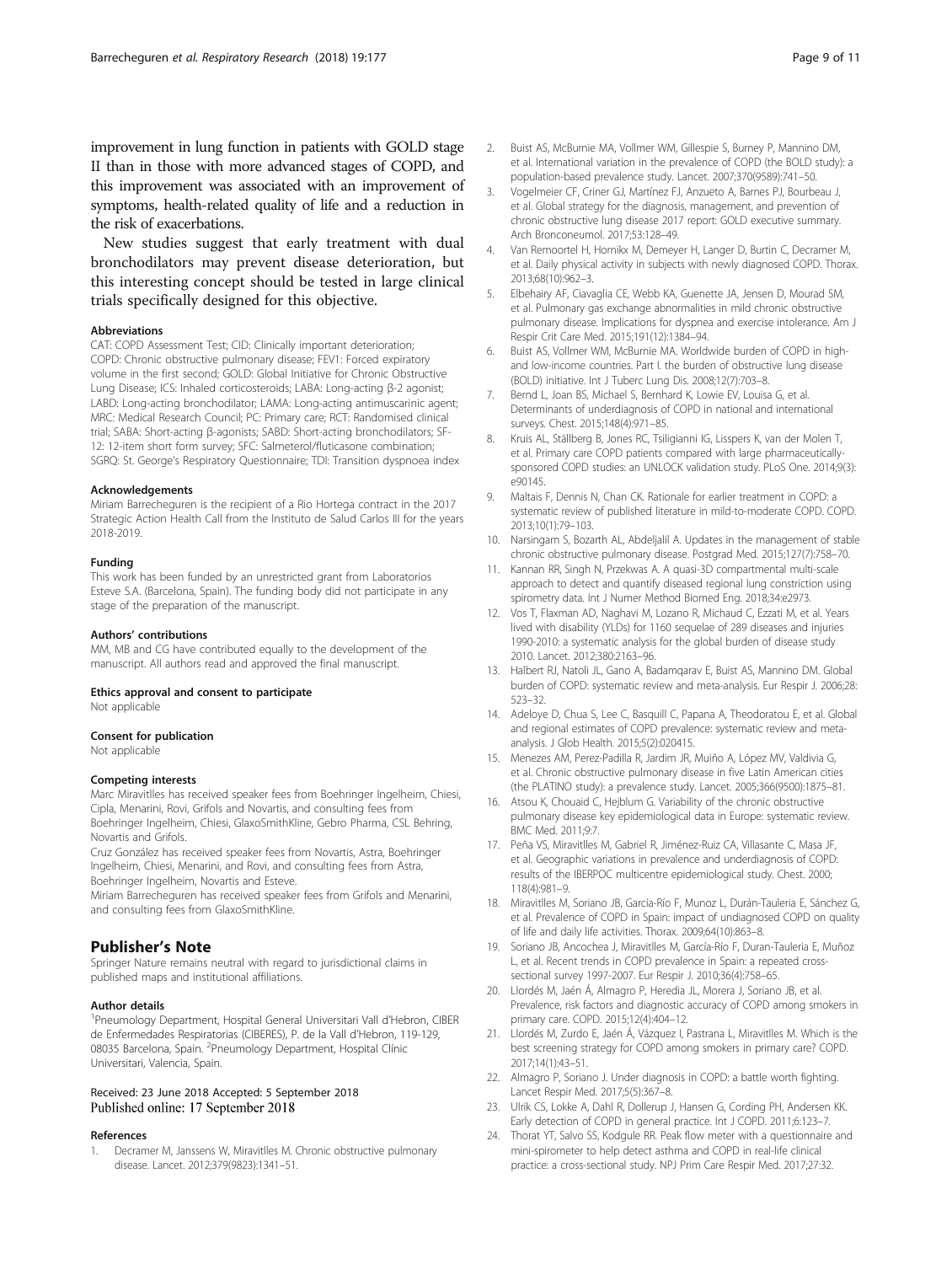- <span id="page-9-0"></span>25. Price DB, Tinkelman DG, Halbert RJ, Nordyke RJ, Isonaka S, Nonikov D, et al. Symptom-based questionnaire for identifying COPD in smokers. Respir Int Rev Thorac Dis. 2006;73(3):285–95.
- 26. Karrasch S, Bruske I, Smith MP, Thorand B, Huth C, Ladwig KH, et al. What is the impact of different spirometric criteria on the prevalence of spirometrically defined COPD and its comorbidities? Results from the population-based KORA study. Int J Chron Obstruct Pulmon Dis. 2016;11:1881–94.
- 27. Lung Health Study Research Group, Wise R, Connett J, Weinmann G, Scanlon P, Skeans M. Effect of inhaled triamcinolone on the decline in pulmonary function in chronic obstructive pulmonary disease. N Engl J Med. 2000;343(26):1902–9.
- 28. Tantucci C, Modina D. Lung function decline in COPD. Int J Chron Obstruct Pulmon Dis. 2012;7:95–9.
- 29. Kim J, Yoon HI, Oh YM, Lim SY, Lee JH, Kim TH, et al. Lung function decline rates according to GOLD group in patients with chronic obstructive pulmonary disease. Int J Chron Obstruct Pulmon Dis. 2015;10:1819–27.
- 30. Bhatt SP, Soler X, Wang X, Murray S, Anzueto AR, Beaty TH, et al. Association between functional small airway disease and FEV1 decline in chronic obstructive pulmonary disease. Am J Respir Crit Care Med. 2016;194(2):178–84.
- 31. Dransfield MT, Kunisaki KM, Strand MJ, Anzueto A, Bhatt SP, Bowler RP, et al. Acute exacerbations and lung function loss in smokers with and without chronic obstructive pulmonary disease. Am J Respir Crit Care Med. 2017; 195(3):324–30.
- 32. Donaldson GC, Seemungal TA, Bhowmik A, Wedzicha JA. Relationship between exacerbation frequency and lung function decline in chronic obstructive pulmonary disease. Thorax. 2002;57(10):847–52.
- 33. Miravitlles M, Ferrer M, Pont A, Zalacain R, Álvarez-Sala JL, Masa F, et al. Effect of exacerbations on quality of life in patients with chronic obstructive pulmonary disease: a 2 year follow up study. Thorax. 2004;59(5):387–95.
- 34. Soler-Cataluña JJ, Martínez-García MA, Roman Sánchez P, Salcedo E, Navarro M, Ochando R. Severe acute exacerbations and mortality in patients with chronic obstructive pulmonary disease. Thorax. 2005;60(11):925–31.
- 35. Miravitlles M, Ribera A. Understanding the impact of symptoms on the burden of COPD. Respir Res. 2017;18:67.
- 36. Miravitlles M, Menezes A, Lopez Varela MV, Casas A, Ugalde L, Ramírez-Venegas A, et al. Prevalence and impact of respiratory symptoms in a population of patients with COPD in Latin America: the LASSYC observational study. Respir Med. 2018;134:62–9.
- 37. Miravitlles M, Worth H, Soler Cataluña JJ, Price D, De Benedetto F, Roche N, et al. Observational study to characterise 24-hour COPD symptoms and their relationship with patient-reported outcomes: results from the ASSESS study. Respir Res. 2014;15:122.
- 38. Bridevaux PO, Gerbase MW, Probst-Hensch NM, Schindler C, Gaspoz JM, Rochat T. Long-term decline in lung function, utilisation of care and quality of life in modified GOLD stage 1 COPD. Thorax. 2008;63(9):768–74.
- 39. Rennard SI, Drummond MB. Early chronic obstructive pulmonary disease: definition, assessment, and prevention. Lancet. 2015;385(9979):1778–88.
- 40. Chen C, Jian W, Gao Y, Xie Y, Song Y, Zheng J. Early COPD patients with lung hyperinflation associated with poorer lung function but better bronchodilator responsiveness. Int J Chron Obstruct Pulmon Dis. 2016;11: 2519–26.
- 41. Anzueto A, Miravitlles M. Pathophysiology of dyspnea in COPD. Postgrad Med. 2017;129(3):366–74.
- 42. Fabricius P, Lokke A, Marott JL, Vestbo J, Lange P. Prevalence of COPD in Copenhagen. Respir Med. 2011;105(3):410–7.
- 43. Jones PW, Brusselle G, Dal Negro RW, Ferrer M, Kardos P, Levy ML, et al. Health-related quality of life in patients by COPD severity within primary care in Europe. Respir Med. 2011;105(1):57–66.
- 44. Mullerova H, Lu C, Li H, Tabberer M. Prevalence and burden of breathlessness in patients with chronic obstructive pulmonary disease managed in primary care. PLoS One. 2014;9(1):e85540.
- 45. Nishimura K, Izumi T, Tsukino M, Oga T. Dyspnea is a better predictor of 5 year survival than airway obstruction in patients with COPD. Chest. 2002; 121(5):1434–40.
- 46. Ramón MA, Esquinas C, Barrecheguren M, Pleguezuelos E, Molina J, Quintano JA, et al. Self-reported daily walking time in COPD: relationship with relevant clinical and functional characteristics. Int J Chron Obstruct Pulmon Dis. 2017;12:1173–81.
- 47. Waschki B, Kirsten A, Holz O, Muller KC, Meyer T, Watz H, et al. Physical activity is the strongest predictor of all-cause mortality in patients with COPD: a prospective cohort study. Chest. 2011;140(2):331–42.
- 48. Van Remoortel H, Hornikx M, Langer D, Burtin C, Everaerts S, Verhamme P, et al. Risk factors and comorbidities in the preclinical stages of chronic obstructive pulmonary disease. Am J Respir Crit Care Med. 2014;189(1):30–8.
- 49. García-Aymerich J, Lange P, Benet M, Schnohr P, Anto JM. Regular physical activity reduces hospital admission and mortality in chronic obstructive pulmonary disease: a population based cohort study. Thorax. 2006;61(9):772–8.
- 50. Pitta F, Troosters T, Spruit MA, Probst VS, Decramer M, Gosselink R. Characteristics of physical activities in daily life in chronic obstructive pulmonary disease. Am J Respir Crit Care Med. 2005;171(9):972–7.
- 51. Miravitlles M, Soler-Cataluña JJ, Calle M, Molina J, Almagro P, Quintano JA, et al. Spanish guidelines for Management of Chronic Obstructive Pulmonary Disease (GesEPOC) 2017. Pharmacological treatment of stable phase. Arch Bronconeumol. 2017;53(6):324–35.
- 52. Price D, Freeman D, Cleland J, Kaplan A, Cerasoli F. Earlier diagnosis and earlier treatment of COPD in primary care. Prim Care Respir J. 2011;20(1):15–22.
- 53. Puhan MA, Gimeno-Santos E, Scharplatz M, Troosters T, Walters EH, Steurer J. Pulmonary rehabilitation following exacerbations of chronic obstructive pulmonary disease. Cochrane Database Syst Rev. 2011;10:CD005305.
- 54. Corhay JL, Dang DN, Van Cauwenberge H, Louis R. Pulmonary rehabilitation and COPD: providing patients a good environment for optimizing therapy. Int J Chron Obstruct Pulmon Dis. 2014;9:27–39.
- 55. Jacome CIO, Marques ASPD. Pulmonary rehabilitation for mild chronic obstructive pulmonary disease: a systematic review. Respir Care. 2014 Apr; 59:588–94.
- 56. Price D, West D, Brusselle G, Gruffydd-Jones K, Jones R, Miravitlles M, et al. Management of COPD in the UK primary-care setting: an analysis of real-life prescribing patterns. Int J Chron Obstruct Pulmon Dis. 2014;9:889–904.
- 57. Wurst KE, Shukla A, Muellerova H, Davis KJ. Respiratory pharmacotherapy use in patients newly diagnosed with chronic obstructive pulmonary disease in a primary care setting in the UK: a retrospective cohort study. COPD. 2014;11(5):521–30.
- 58. Raluy-Callado M, Lambrelli D, MacLachlan S, Khalid JM. Epidemiology, severity, and treatment of chronic obstructive pulmonary disease in the United Kingdom by GOLD 2013. Int J Chron Obstruct Pulmon Dis. 2015;10: 925–37.
- 59. Barrecheguren M, Monteagudo M, Ferrer J, Borrell E, Llor C, Esquinas C, et al. Treatment patterns in COPD patients newly diagnosed in primary care. A population-based study. Respir Med. 2016;111:47–53.
- 60. Langsetmo L, Platt RW, Ernst P, Bourbeau J. Underreporting exacerbation of chronic obstructive pulmonary disease in a longitudinal cohort. Am J Respir Crit Care Med. 2008;177:396–401.
- 61. Beeh KM, Beier J, Buhl R, Stark-Lorenzen P, Gerken F, Metzdorf N, et al. Efficacy of tiotropium bromide (Spiriva) in patients with chronic-obstructive pulmonary disease (COPD) of different severities. Pneumologie. 2006;60(6):341–6.
- 62. Freeman D, Lee A, Price D. Efficacy and safety of tiotropium in COPD patients in primary care--the SPiRiva usual CarE (SPRUCE) study. Respir Res. 2007;8:45.
- 63. Jenkins CR, Jones PW, Calverley PM, Celli B, Anderson JA, Ferguson GT, et al. Efficacy of salmeterol/fluticasone propionate by GOLD stage of chronic obstructive pulmonary disease: analysis from the randomised, placebocontrolled TORCH study. Respir Res. 2009;10:59.
- 64. Singh D, Gaga M, Schmidt O, Bjermer L, Gronke L, Voss F, et al. Effects of tiotropium + olodaterol versus tiotropium or placebo by COPD disease severity and previous treatment history in the OTEMTO(R) studies. Respir Res. 2016;17(1):73.
- 65. Vogelmeier CF, Gaga M, Aalamian-Mattheis M, Greulich T, Marin JM, Castellani W, et al. Efficacy and safety of direct switch to indacaterol/ glycopyrronium in patients with moderate COPD: the CRYSTAL open-label randomised trial. Respir Res 2017;18(1):140.
- 66. Decramer M, Celli B, Kesten S, Lystig T, Mehra S, Tashkin DP, et al. Effect of tiotropium on outcomes in patients with moderate chronic obstructive pulmonary disease (UPLIFT): a prespecified subgroup analysis of a randomised controlled trial. Lancet. 2009;374(9696):1171–8.
- 67. Jones PW, Anderson JA, Calverley PMA, Celli BR, Ferguson GT, Jenkins C, et al. Health status in the TORCH study of COPD: treatment efficacy and other determinants of change. Respir Res. 2011;12(1):71.
- 68. Dusser D, Bravo ML, Iacono P. The effect of tiotropium on exacerbations and airflow in patients with COPD. Eur Respir J. 2006;27(3):547–55.
- 69. Wedzicha JA, Banerji D, Chapman KR, Vestbo J, Roche N, Ayers RT, et al. Indacaterol-Glycopyrronium versus salmeterol-fluticasone for COPD. N Engl J Med. 2016;374(23):2222–34.